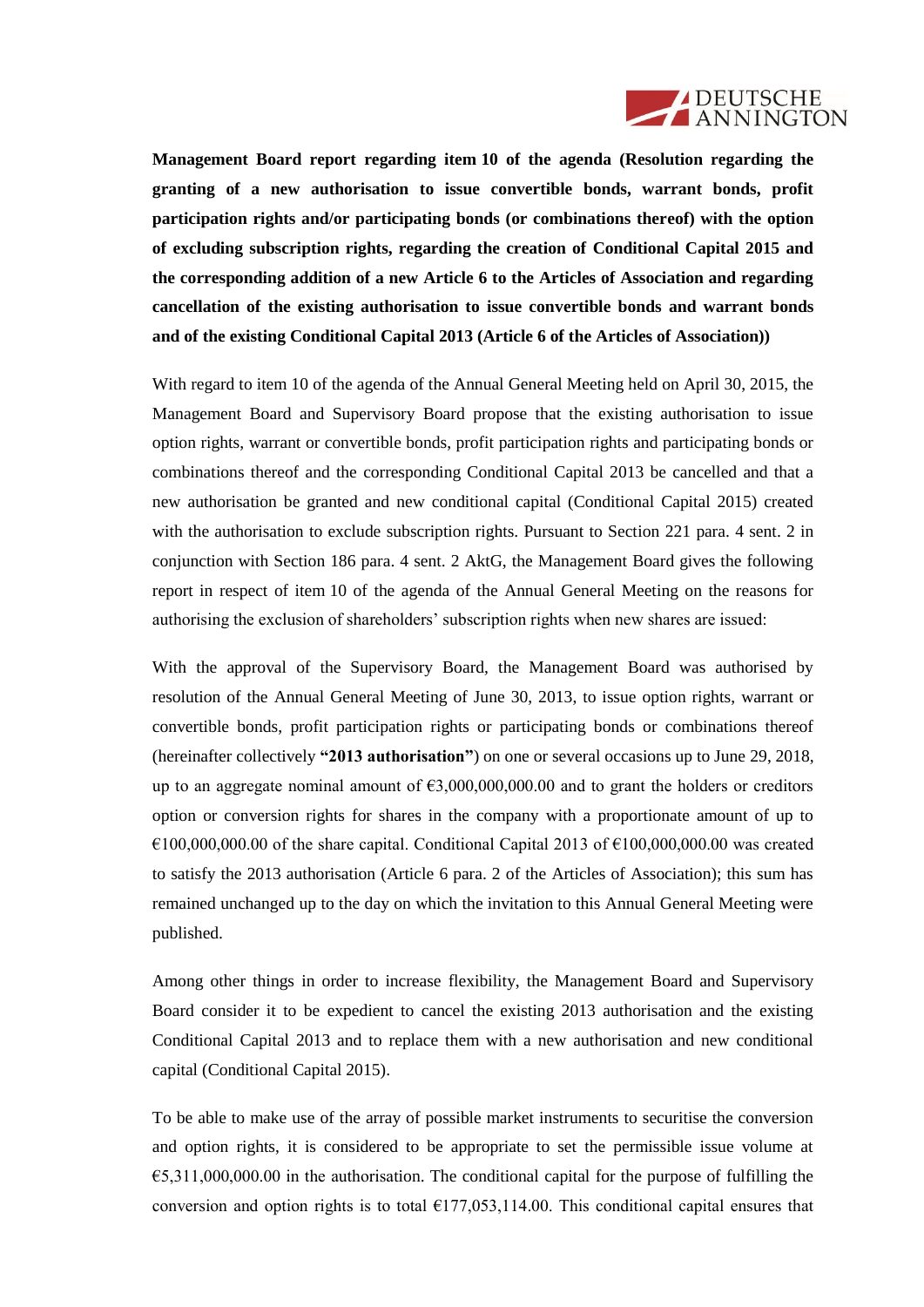the issue volume authorisation scope can likewise be used. The number of shares required to satisfy conversion or option rights or obligations or to grant shares in lieu of the cash sum due on a bond with a specific issue volume generally depends on the stock market price of the company's share at the time at which the bond is issued. If sufficient conditional capital is available, the possibility of making full use of the scope of the authorisation for the issue of bonds is guaranteed.

An appropriate capital base is essential for the company's development. Depending on the market situation, by issuing convertible and warrant bonds, the company can make use of attractive financing options in order to generate low-interest capital inflows for the company. By issuing profit participation rights with conversion or option rights, the rate of return can also be based on, for example, the company's current dividend. The company benefits from the conversion and option premiums generated by the issue. Practice has shown that a number of financial instruments cannot be placed until option and conversion rights are granted.

The shareholders must in principle be granted subscription rights for the bonds when bonds are issued (Section 221 para. 4 in conjunction with Section 186 para. 1 AktG). The Management Board has the option of issuing bonds to one or more banks subject to the obligation that the bonds are offered to the shareholders in accordance with their subscription rights (indirect subscription rights pursuant to Section 186 para. 5 AktG). This does not constitute a limitation of the shareholders' subscription rights as the shareholders are awarded the same subscription rights as with a direct subscription. For technical reasons, just one or more banks will be involved in the handling of this.

- (i) However, with the approval of the Supervisory Board, the Management Board is to be authorised to exclude subscription rights for fractional amounts. The purpose of this subscription rights exclusion is to facilitate an issuance fundamentally involving shareholder subscription rights, as it results in a subscription ratio which is technically feasible. The value of each shareholder's fractional amount is generally low and as such their potential dilutive effect is also deemed to be low. In contrast, the cost of an issue without such an exclusion is considerably greater. The exclusion therefore makes the issue more practicable and easier to implement. The Management Board and Supervisory Board consider the potential exclusion of subscription rights for these reasons to be objectively justified and, weighed against the interests of the shareholders, to also be appropriate.
- (ii) The Management Board is also authorised, with the approval of the Supervisory Board, to exclude shareholders' subscription rights in order to grant bond holders/creditors subscription rights in the same volume as said holders would be entitled to upon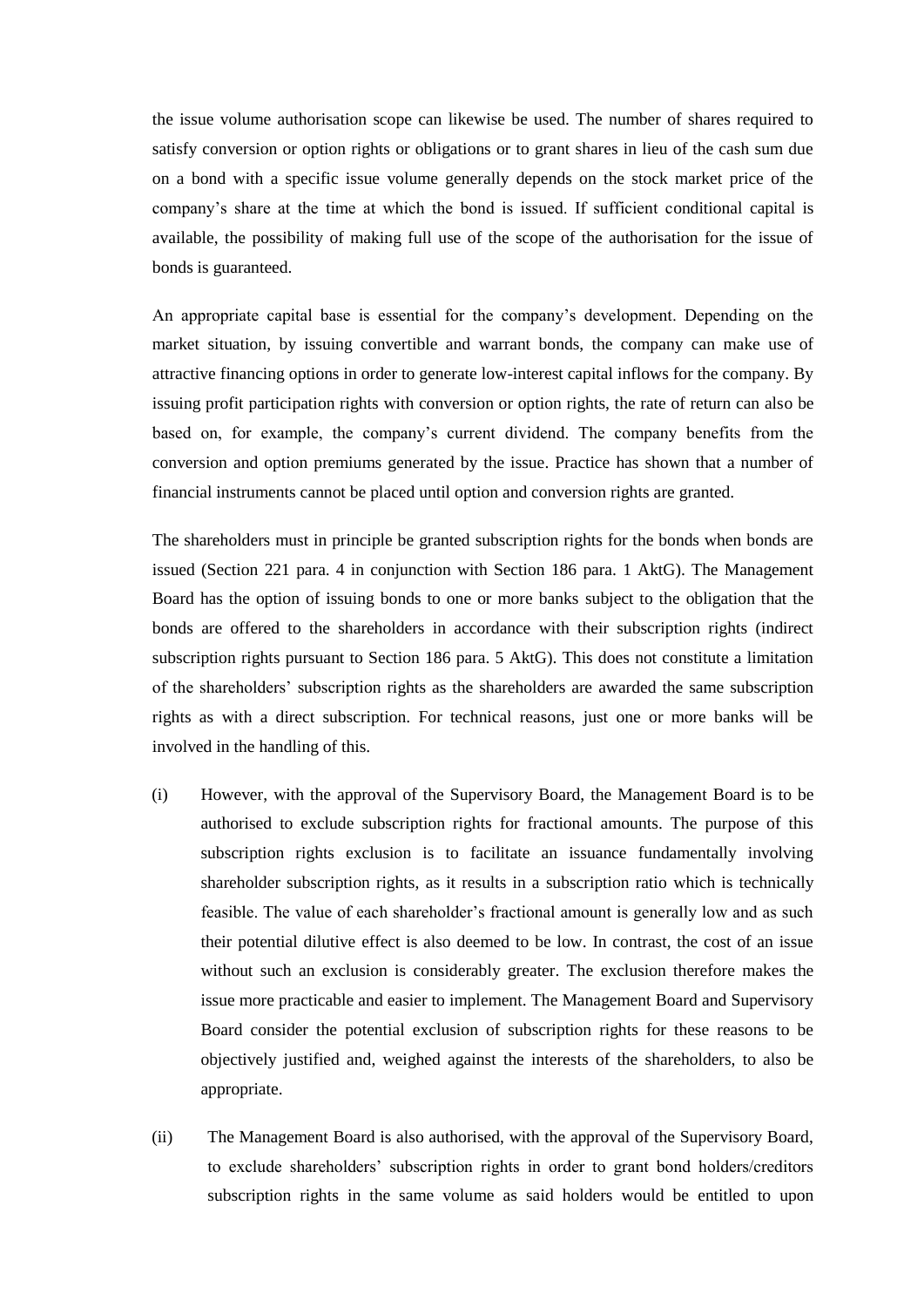exercising their conversion or option rights or fulfilling their conversion or option obligations. This allows subscription rights to be granted to holders/creditors of bonds already issued or to be issued as an anti-dilution measure in lieu of a reduction in the option or conversion price. Incorporating such anti-dilution measures into bonds is standard market procedure.

(iii) The Management Board is, in accordance with the application of Section 186 para. 3 sent. 4 AktG, is also authorised with the approval of the Supervisory Board to exclude subscription rights against a cash contribution when issuing bonds if the issue price of the bonds does not significantly undercut their fair value. This can be expedient to exploit favourable stock market situations at short notice and to be able to place a bond in the market quickly and flexibly with attractive conditions. As the stock markets can be volatile, achieving as advantageous an issue result as possible is often heavily dependent on whether it is possible to respond to market developments at short notice. Favourable conditions that are as market-based as possible can in principle only be set if the company is not tied to them for an overly long offer period. In the case of subscription right issues, a considerable margin of safety is generally required in order to safeguard the chances of success of the issue for the entire offer period. Section 186 para. 2 AktG does permit the subscription price (and in the case of warrant and convertible bonds, therefore also the bond conditions) to be publicised up to the third from last day of the subscription period. However, in view of the volatility of the stock markets, this still results in market risk lasting a number of days, resulting in margins of safety being applied when determining the bond conditions. Furthermore, if subscription rights are granted, placement with third parties is made more difficult/involves additional work due to the uncertainty of their exercise (subscription behaviour). After all, if subscription rights are granted, the company is unable to react at short notice to changes in the market conditions due to the length of the subscription period, and this can lead to less favourable capital procurement for the company.

The shareholders' interests are protected by the bonds not being issued significantly below their fair value. The fair value is to be calculated on the basis of recognised valuation principles. When setting the price while taking into account the capital market situation in question, the Management Board will keep the reduction compared with the fair value as low as possible. This results in the accounting par value of the subscription rights being so low that the shareholders are not subject to any significant economic disadvantage as a result of the exclusion of subscription rights.

The market-oriented setting of the conditions and thus the avoidance of any significant value dilution can also be achieved if the Management Board effects a bookbuild. This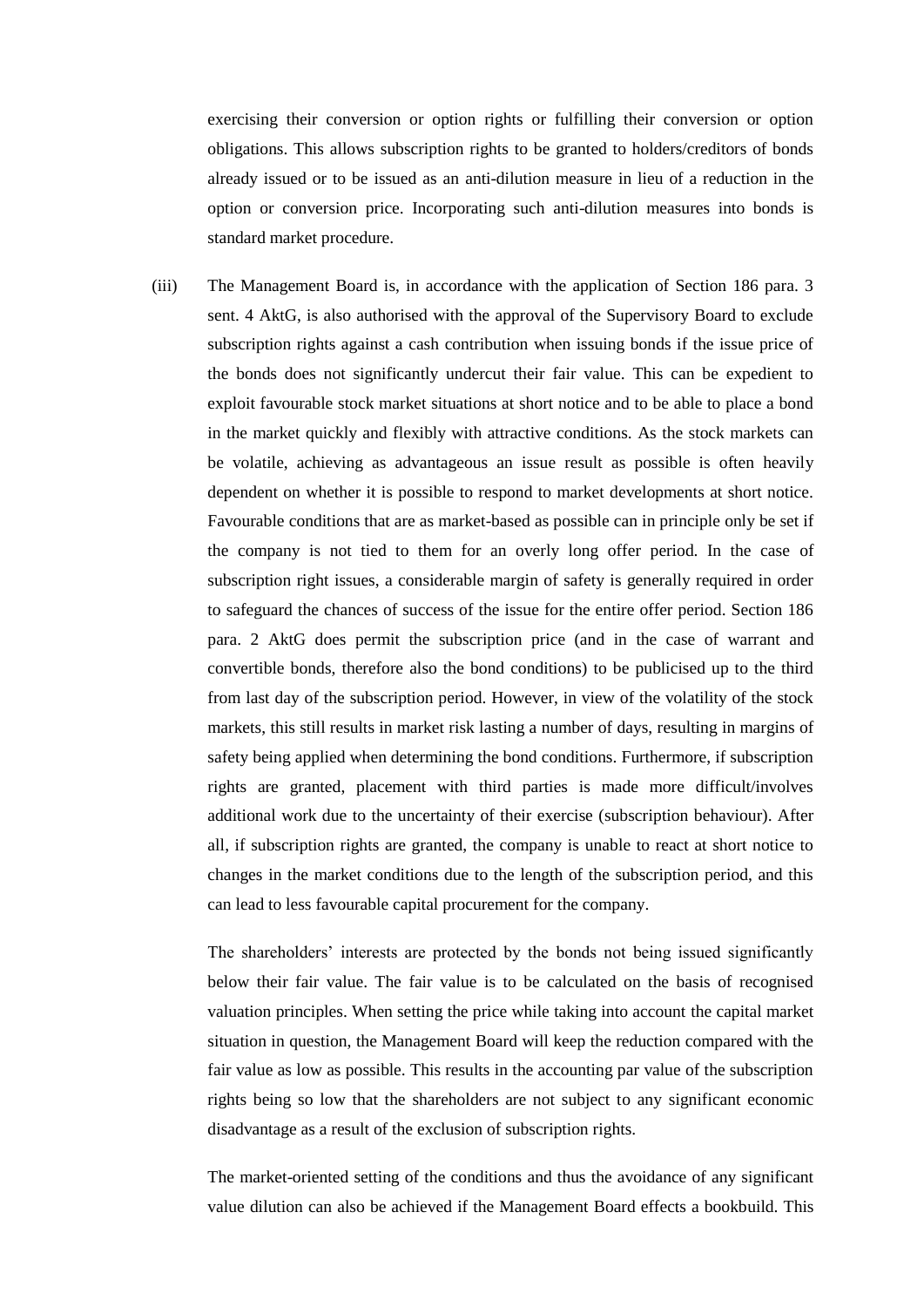process involves the investors being requested to submit purchase orders on the basis of preliminary bond conditions, in the process specifying what they consider to be, for example, the market-oriented interest rate and/or other economic components. At the end of the bookbuilding period, the conditions not yet fixed, such as the interest rate, are set in accordance with supply and demand as determined on the basis of the purchase orders submitted by the investors. In this way, the bonds' total value is determined in a market-based manner. A bookbuild allows the Management Board to ensure that no significant dilution of the value of the shares will be caused by the exclusion of subscription rights.

The shareholders additionally have the opportunity to maintain their share of the company's share capital by effecting stock market acquisitions at almost identical conditions. This appropriately protects their asset interests. The authorisation to exclude subscription rights pursuant to Section 221 para. 4 sent. 2 in conjunction with Section 186 para. 3 sent. 4 AktG only applies to bonds with rights to shares to which no more than 10% of the share capital is apportioned, either at the time at which this authorisation becomes effective or at the time at which it is exercised.

The sale of treasury shares is to be included in this cap insofar as they are sold during the term of this authorisation subject to the exclusion of shareholders' subscription rights pursuant to Section 71 para. 1 no. 8 sent. 5 half-sent. 2 in conjunction with Section 186 para. 3 sent. 4 AktG. Those shares issued from authorised capital pursuant to Section 203 para. 2 sent. 1 in conjunction with Section 186 para. 3 sent. 4 AktG during the term of this authorisation and subject to the exclusion of shareholders' subscription rights are likewise to be included in this cap. This inclusion is effected in line with the shareholders' interests that their investments be diluted as little as possible.

(iv) Bonds may also be issued against contributions in kind insofar as this is in the interests of the company. In this case, the Management Board is authorised, with the approval of the Supervisory Board, to exclude the shareholders' subscription rights insofar as the value of the contribution in kind is commensurate to the theoretical fair value of the bonds as determined on the basis of recognised valuation principles. This makes it possible to also use bonds as an acquisition currency in suitable isolated cases, e.g. in conjunction with the acquisition of companies, company investments or other commodities. Practice has shown that it is frequently necessary in negotiations to provide the consideration not only in cash, but also or exclusively in some other form. The possibility of offering bonds as a consideration results in an advantage in competition for interesting acquisition properties and offers the necessary scope for exploiting opportunities to acquire companies (even large companies), company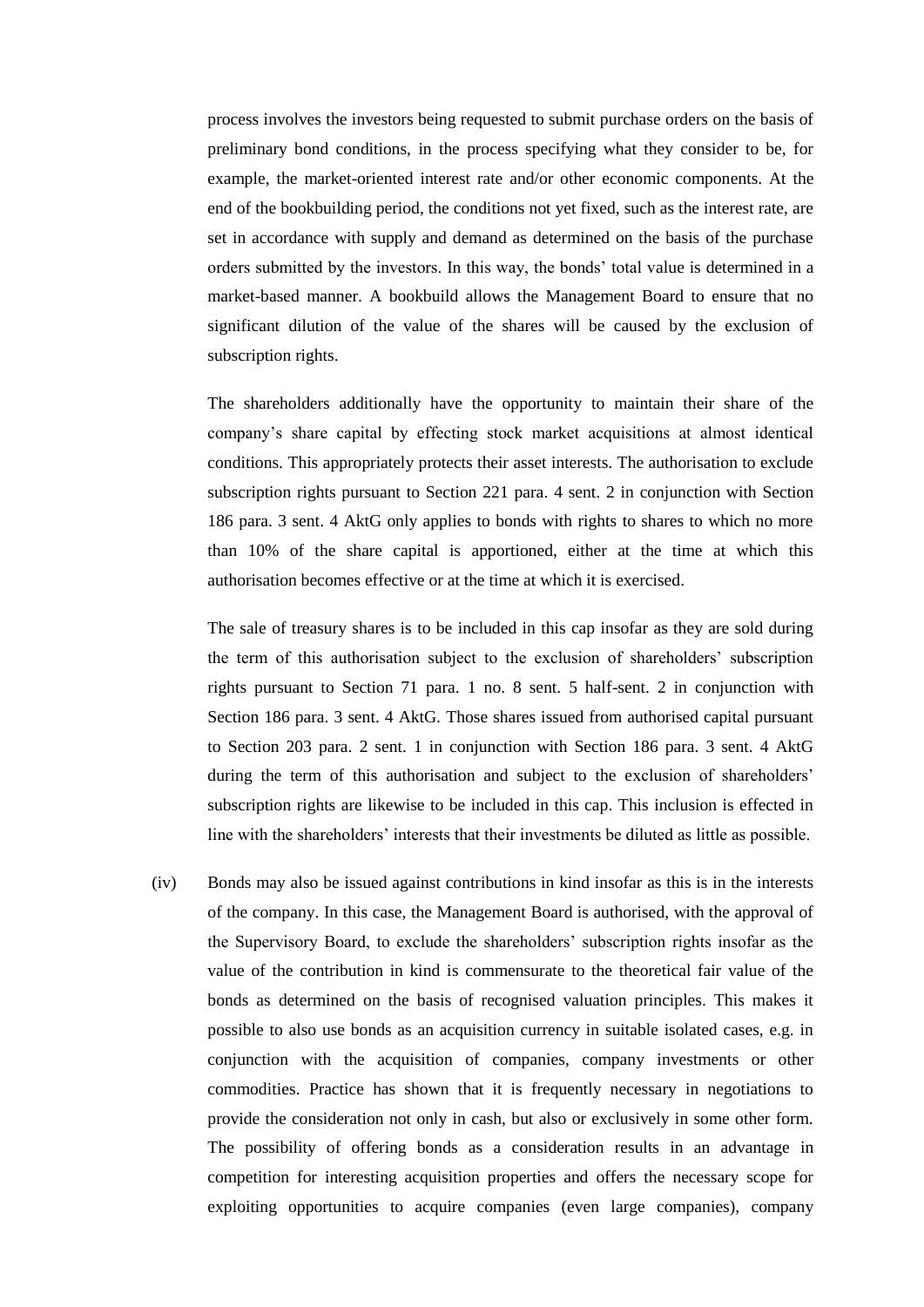investments and other commodities that present themselves without impacting heavily on liquidity. This can also be prudent from the point of view of an optimum financing structure. In any case, the Management Board will carefully consider whether to exercise its authorisation to issue bonds with conversion or option rights or obligations against contributions in kind subject to the exclusion of subscription rights. It will only do so if this is in the interests of the company and therefore also of the shareholders.

Insofar as profit participation rights or participating bonds are to be issued without conversion or option rights or obligations, the Management Board is, with the approval of the Supervisory Board, authorised to exclude shareholders' subscription rights if these profit participation rights or participating bonds have the characteristics of a bond, i.e. they do not warrant company membership rights, they do not grant a stake in the proceeds of liquidation and the interest is not calculated on the basis of the net income for the year, net profit or the dividend. Additionally, the interest rate and the issue amount for the profit participation rights or participating bonds must be in accordance with the current market conditions for comparable borrowings at the time of the issue. If the above-mentioned conditions are met, the exclusion of subscription rights will not result in any disadvantages for the shareholders, as the profit participation rights or participating bonds do not warrant membership rights and do not grant the shareholders any stake in liquidation proceeds or in company profit. While it is possible for interest to be dependent on net income for the year, net profit or a dividend, it would not be permissible to have an arrangement in which a higher net income for the year, net profit or dividends would lead to higher interest. The issue of profit participation rights or participating bonds therefore does not change or dilute voting rights or the shareholders' stakes in the company and its profits. Additionally, based on the market-oriented issue conditions which are obligatorily stipulated for this case of subscription rights exclusion, there is no significant subscription right value.

The above authorisations to exclude subscription rights are limited to an amount not exceeding 20% of the share capital, either at the time at which this authorisation becomes effective or at the time at which it is exercised. The above 20% cap is also to include treasury shares sold during the term of this authorisation subject to the exclusion of subscription rights and any shares issued during the term of this authorisation subject to the exclusion of shareholders' subscription rights due to the authorisation stipulated in item 9 of the agenda of the Annual General Meeting of April 30, 2015. Shares issued against cash contributions during the term of this authorisation pursuant to Section 186 para. 3 sent. 4 AktG on the basis of other corporate action and subject to the exclusion of shareholders' subscription rights are likewise to be included in this 20% cap on the share capital. This restriction also limits the potential dilution of the voting rights of the shareholders in relation to whom subscription rights have been excluded. With all of these circumstances having been considered, the authorisation to exclude